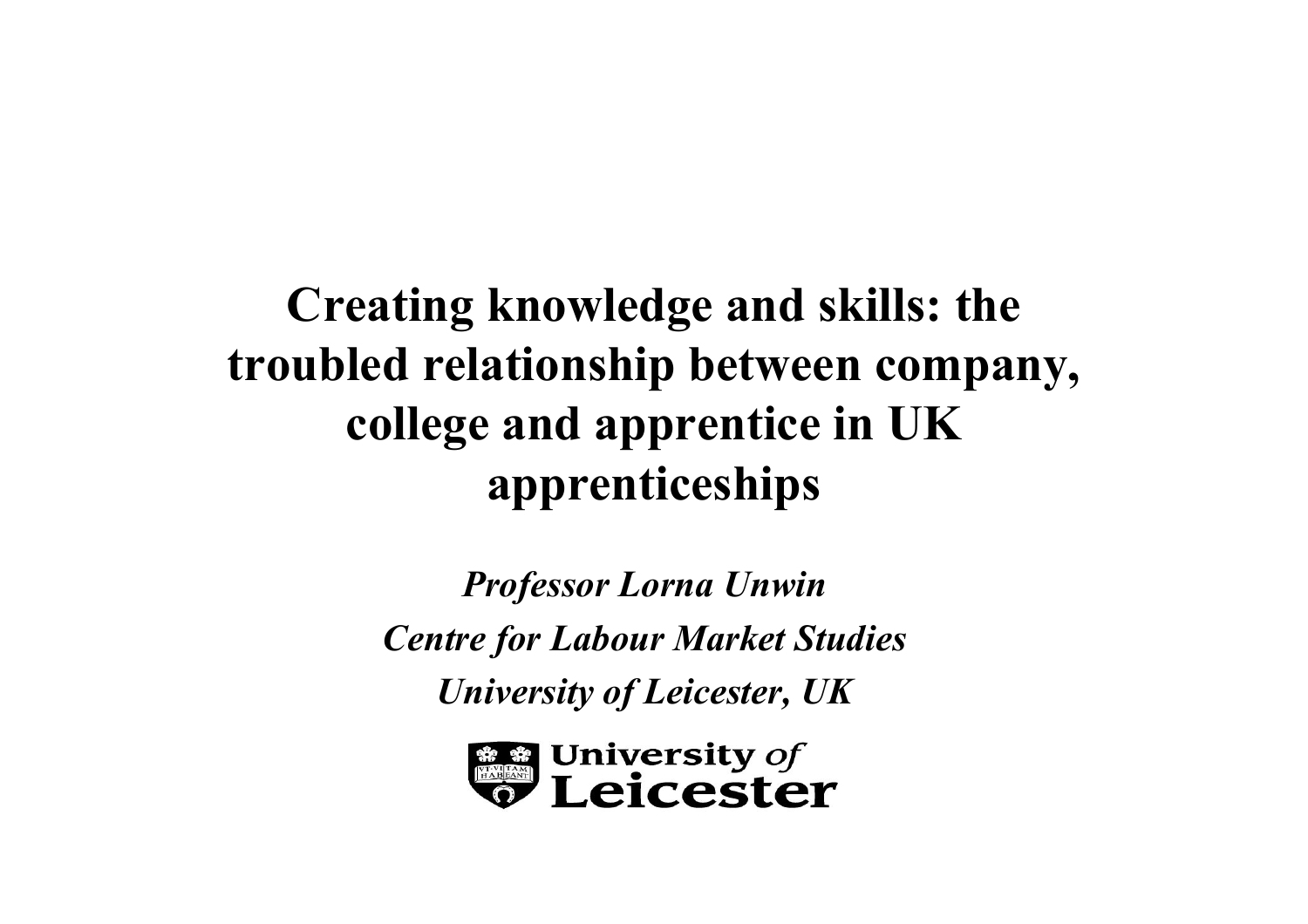## **UK Apprenticeship System**

- History of voluntarist approach to vocational education and training
- Apprenticeships available at two levels: foundation (level 2) and advanced (level 3) for 16- 25 year olds
- 91 occupational sectors large variation in quality, content and completion
- Training providers play big role
- State funds cost of training for qualifications and pays weekly 'allowance' to apprentices without employed status. Employers pay wage to apprentices with employed status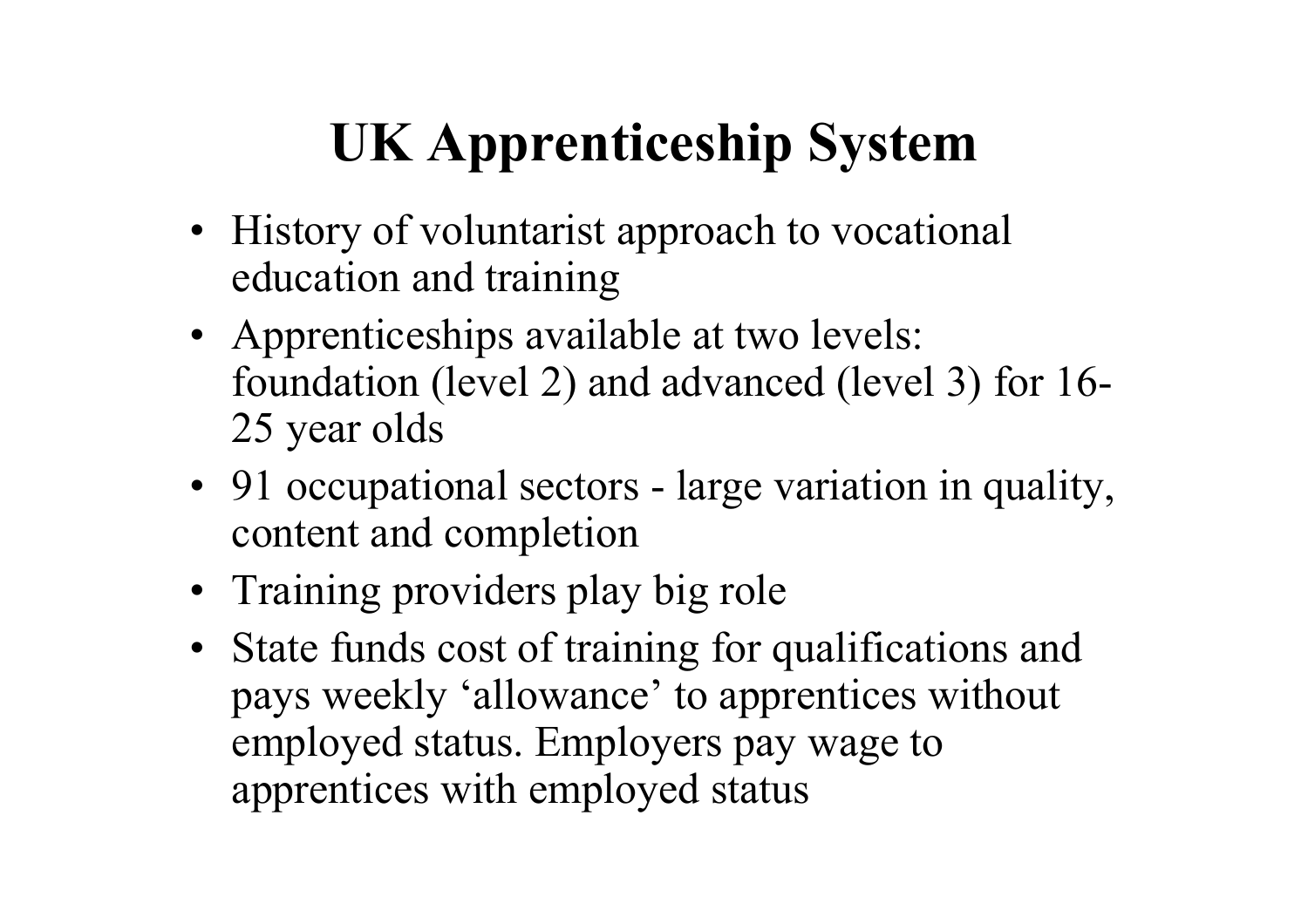#### **Statistics**

• Advanced: 104,002 \* Foundation: 159,656 Engineering: 28,450 Construction: 24,473 Hairdressing: 22,776 Automotive: 21,753 Business Admin 20,690 Hospitality: 19,528 Customer Service: 14,402 Electro-technical: 14,168 Health & Social Care: 11,577 Retail: 9,496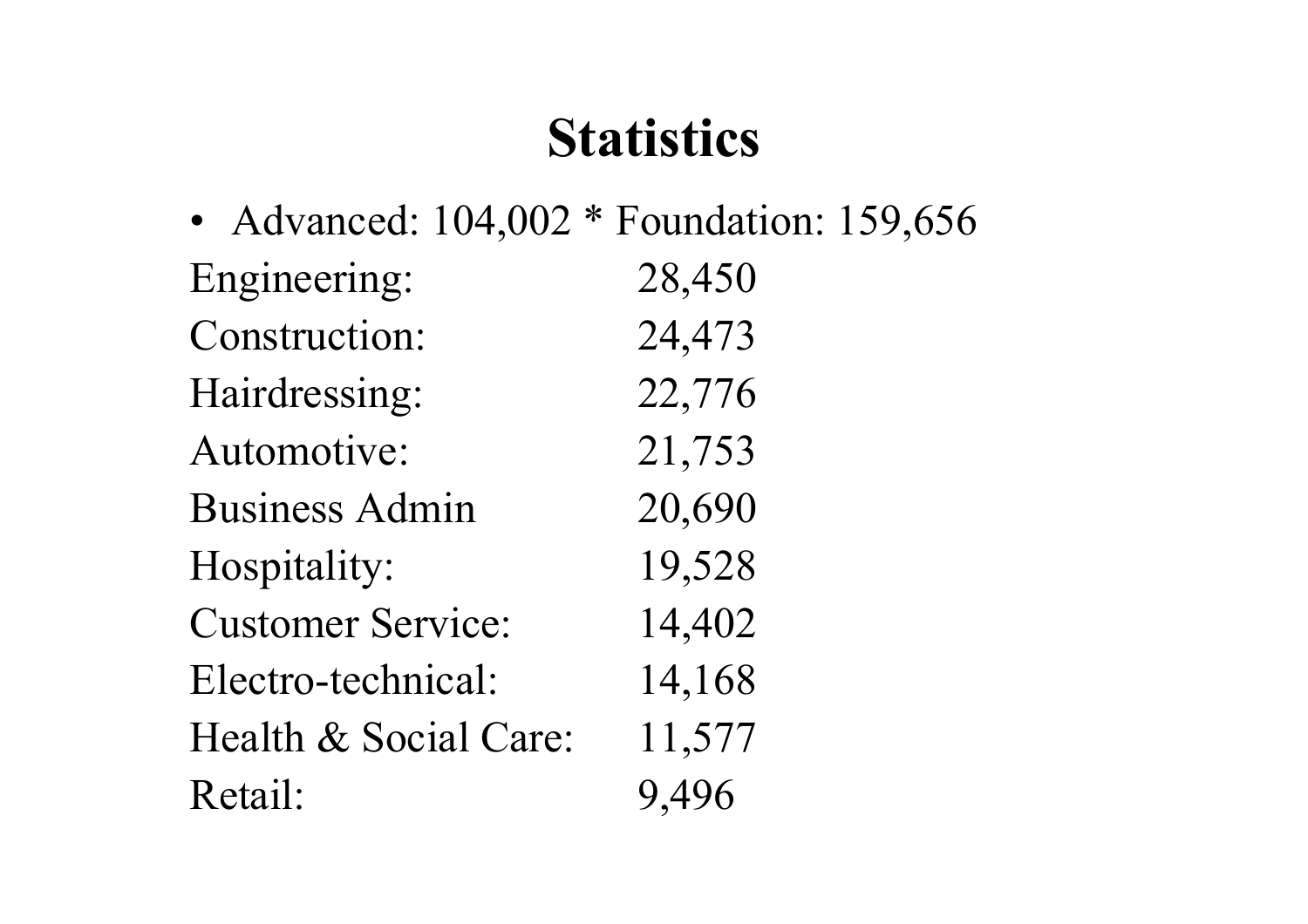### **Completion Rates**

| Engineering:             | 41% |
|--------------------------|-----|
| Construction:            | 30% |
| Hairdressing:            | 32% |
| Automotive:              | 31% |
| <b>Business Admin:</b>   | 42% |
| Hospitality:             | 27% |
| <b>Customer Service:</b> | 38% |
| Electro-technical:       | 43% |
| Health & Social Care:    | 17% |
| Retail:                  | 30% |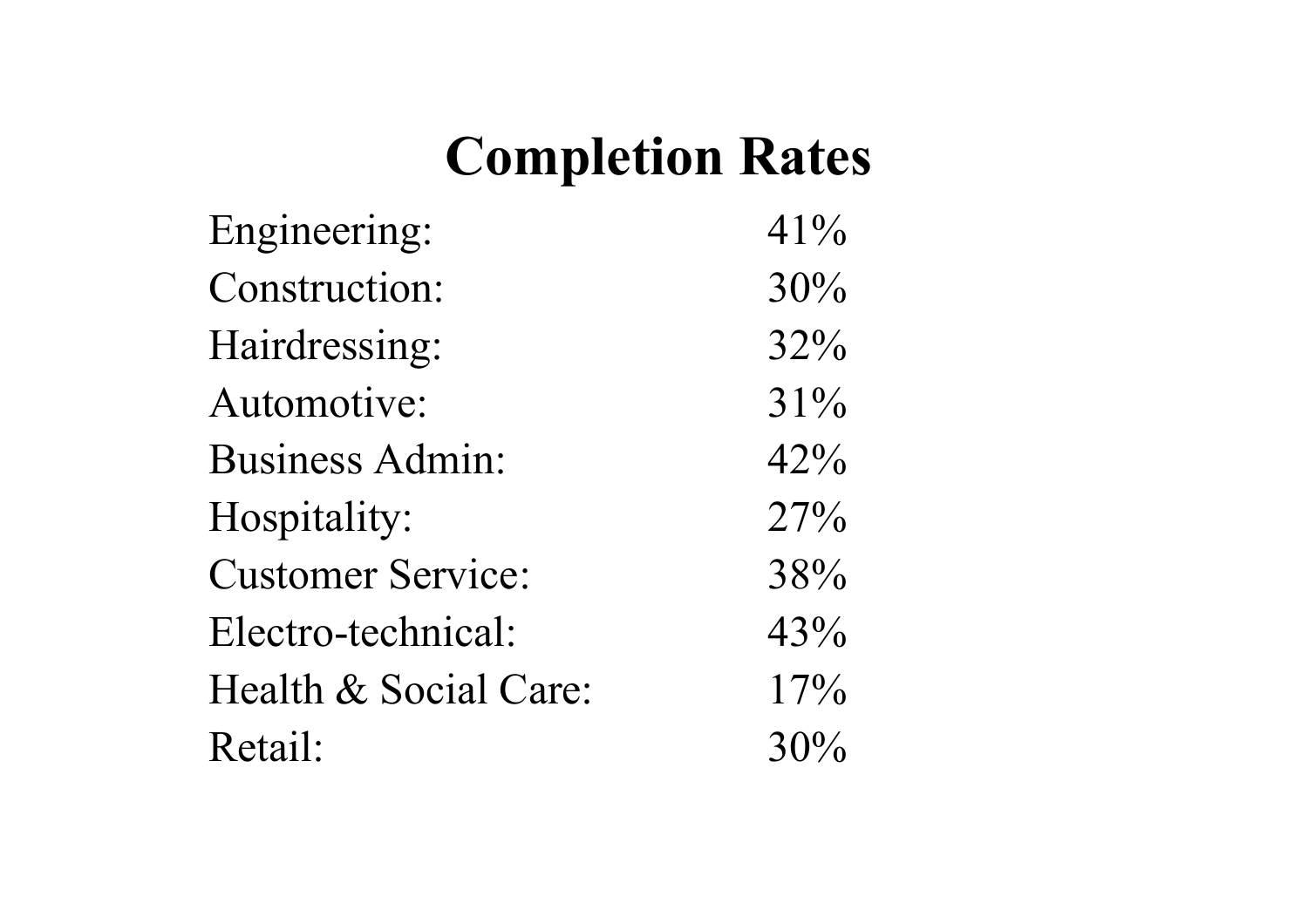# **Girls Losing Out?**

- More females than males start on foundation apprenticeship - returns to level 2 poor compared to level 3
- •• Female dominated sectors have lower pay and career progression
- •• These sectors have higher labour turnover, less unionised, poor inspection reports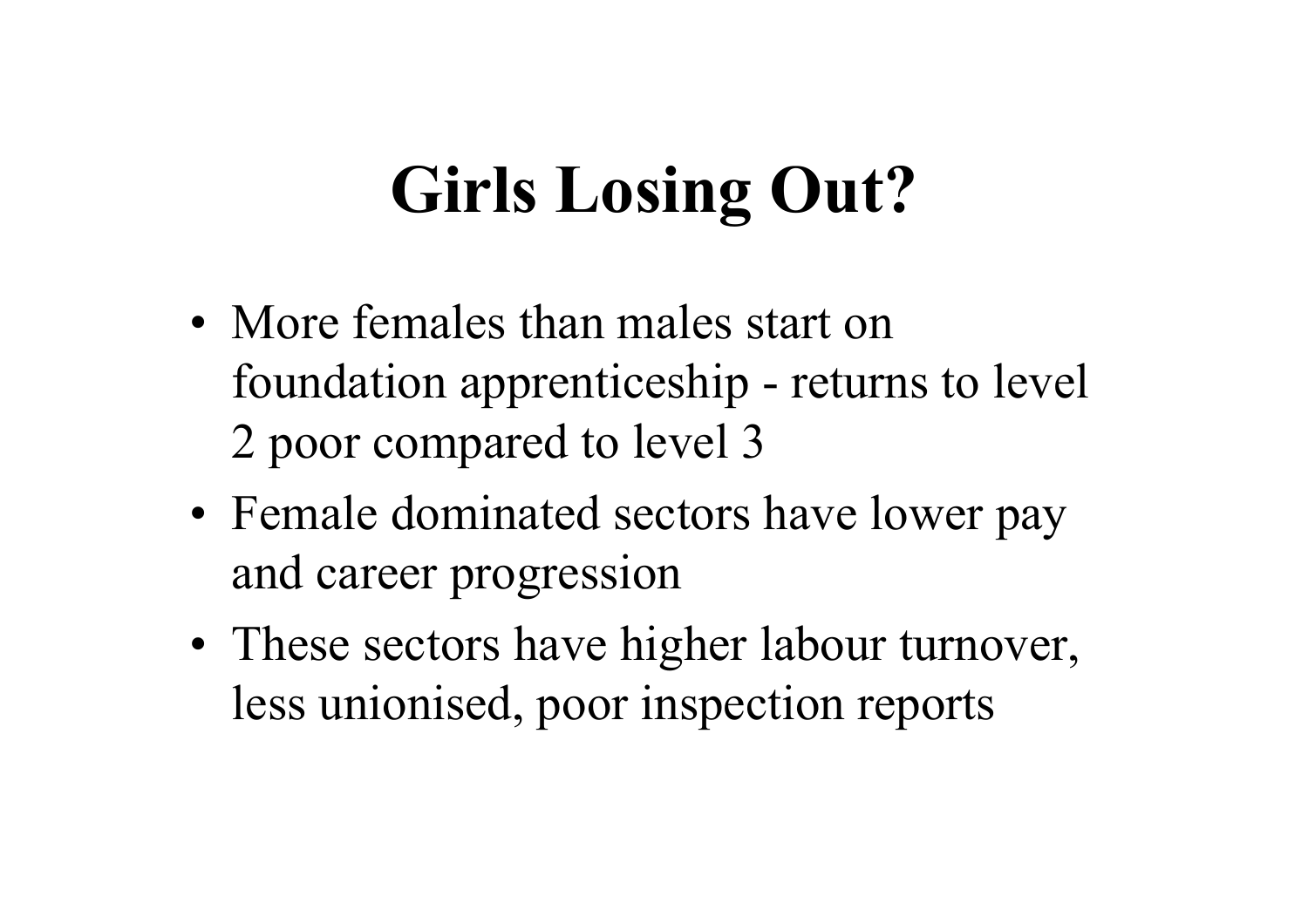## **Learners or Workers?**

- Labour market model of apprenticeship: fast apprentice journey to productive worker
- Vocational education model: apprentice matures over time - learner identity protected
- Workplace versus educational setting
- Fragility of product markets and business climate erosion of internal labour market principles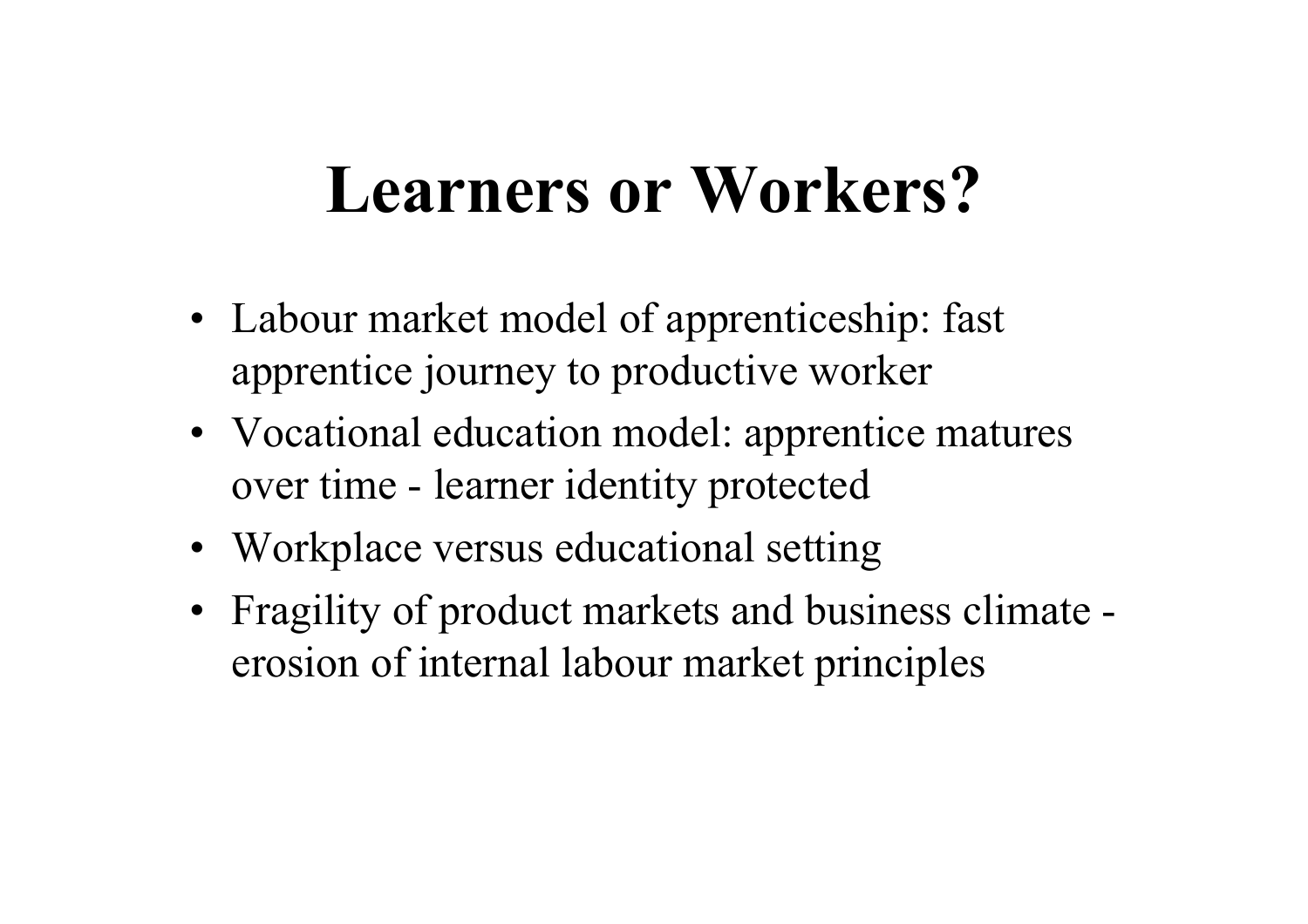# **Shifting Definition of Skills**

- Concept of skill in manufacturing/technical sectors still has shared meaning between employers and educators
- Concept of skill in service sectors contested
- inter-personal, 'soft' skills merge into attributes of personality, body image
- Concept of generic 'employability'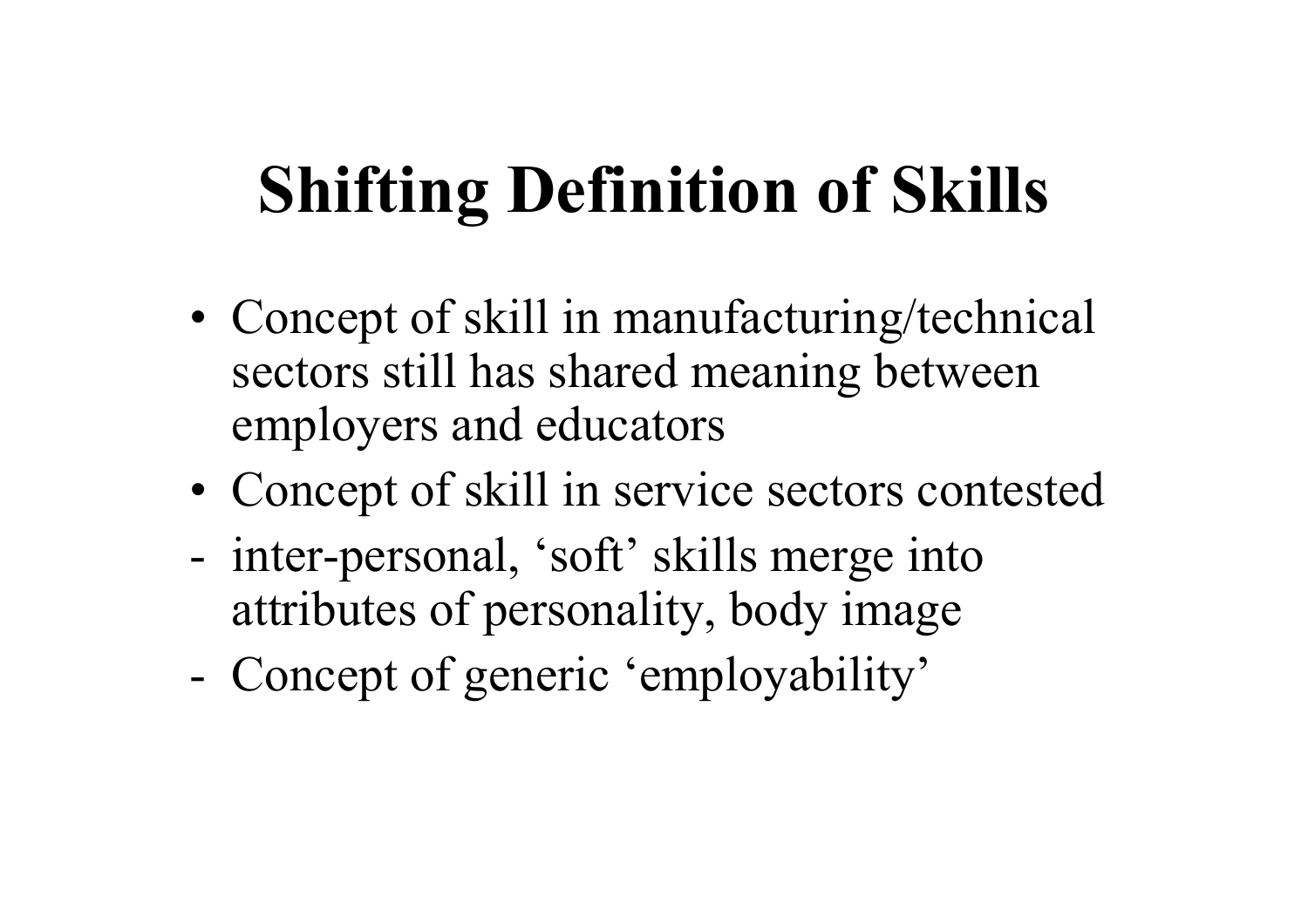## **Workplace Environment**

- Long-term sustainability versus short-term survival
- Quality of product market potential for skill development as part of everyday workplace activity
- Employer allegiance: to themselves, product, sector, region, country
- Young people's attitudes to work less meaning than in the past?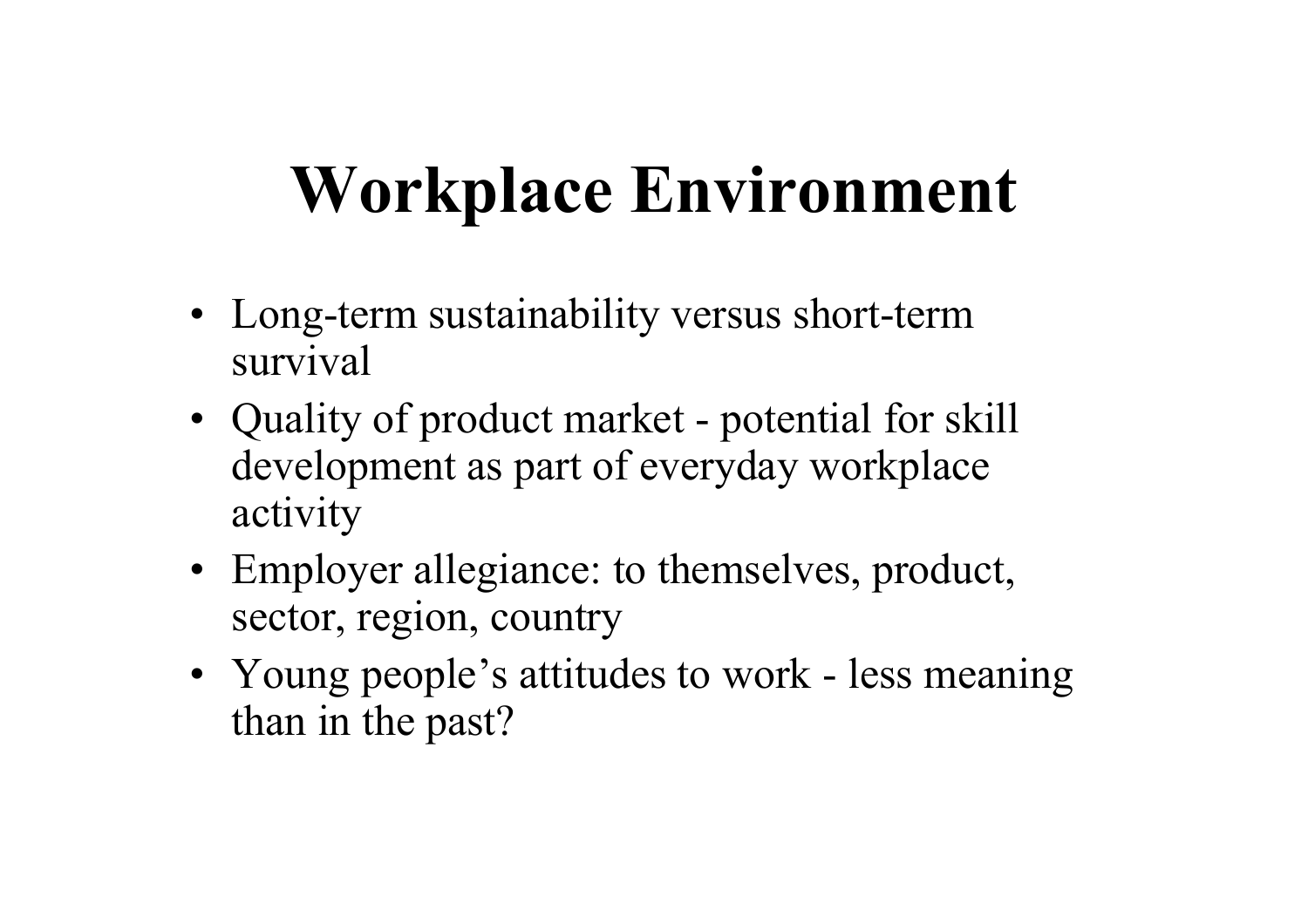# **Illusion of the Knowledge Economy**

- Tony Blair's goal for 50% in higher education predicated on concept of 'knowledge worker' in a high skills economy
- Decline of manufacturing clears way for 'new' economic landscape
- Making and mending confined to leisure time
- Employers must determine their skill needs and demand a response from education and training providers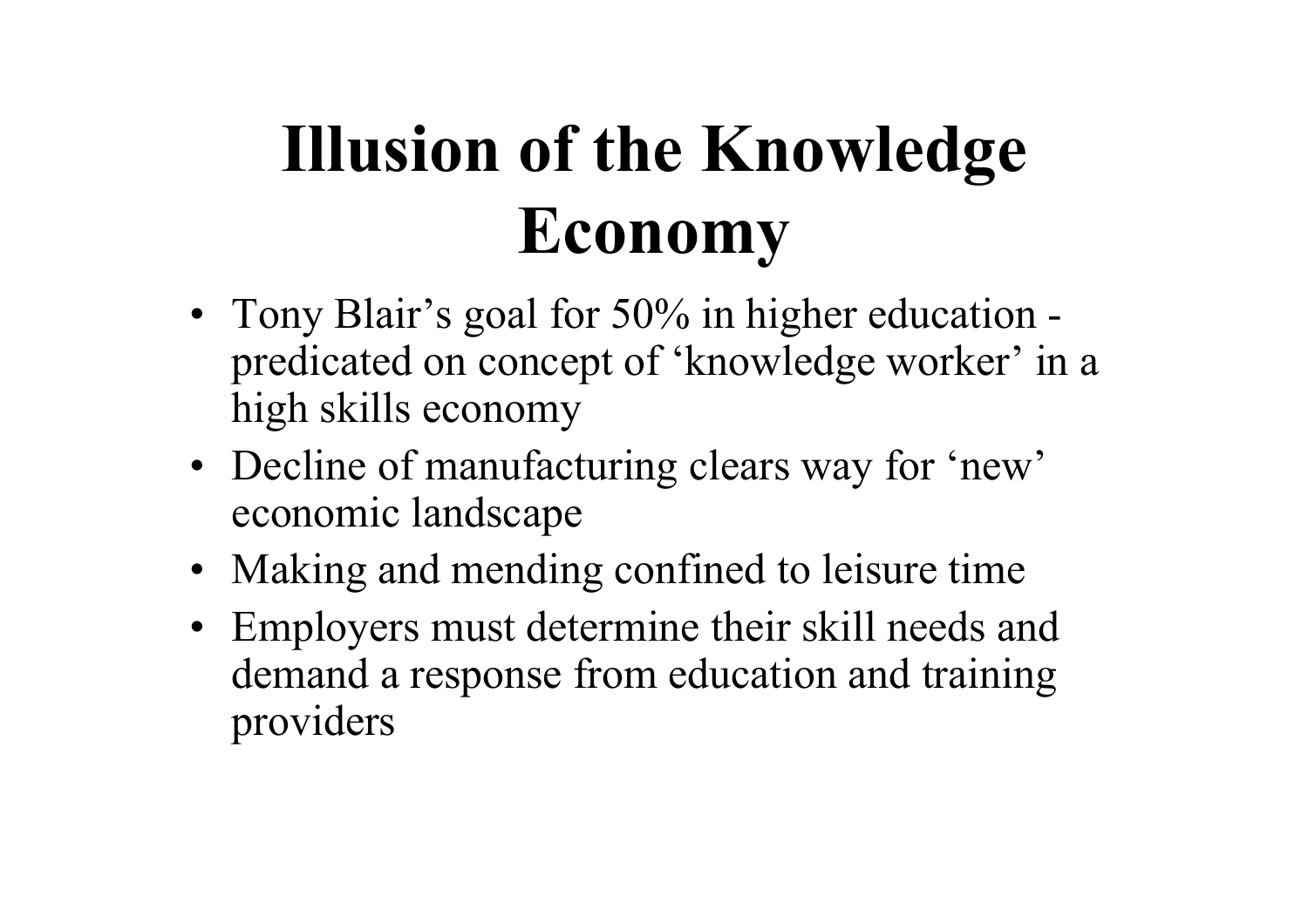#### **Age-old Prejudice ?**

- Trades and professions' these are the themes **the Muse, Left to her freedom, would forebear to choose' (George Crabbe, 1810)**
- **These seven sciences (grammar, logic, rhetoric, arithmetic, geometry, music and astronomy) be called liberal sciences - because they be most meet and expedient to be learned of gentlemen and free men, for it is illiberal and servile to get the living with hand and sweat of the body" (William Alley, 1571)**